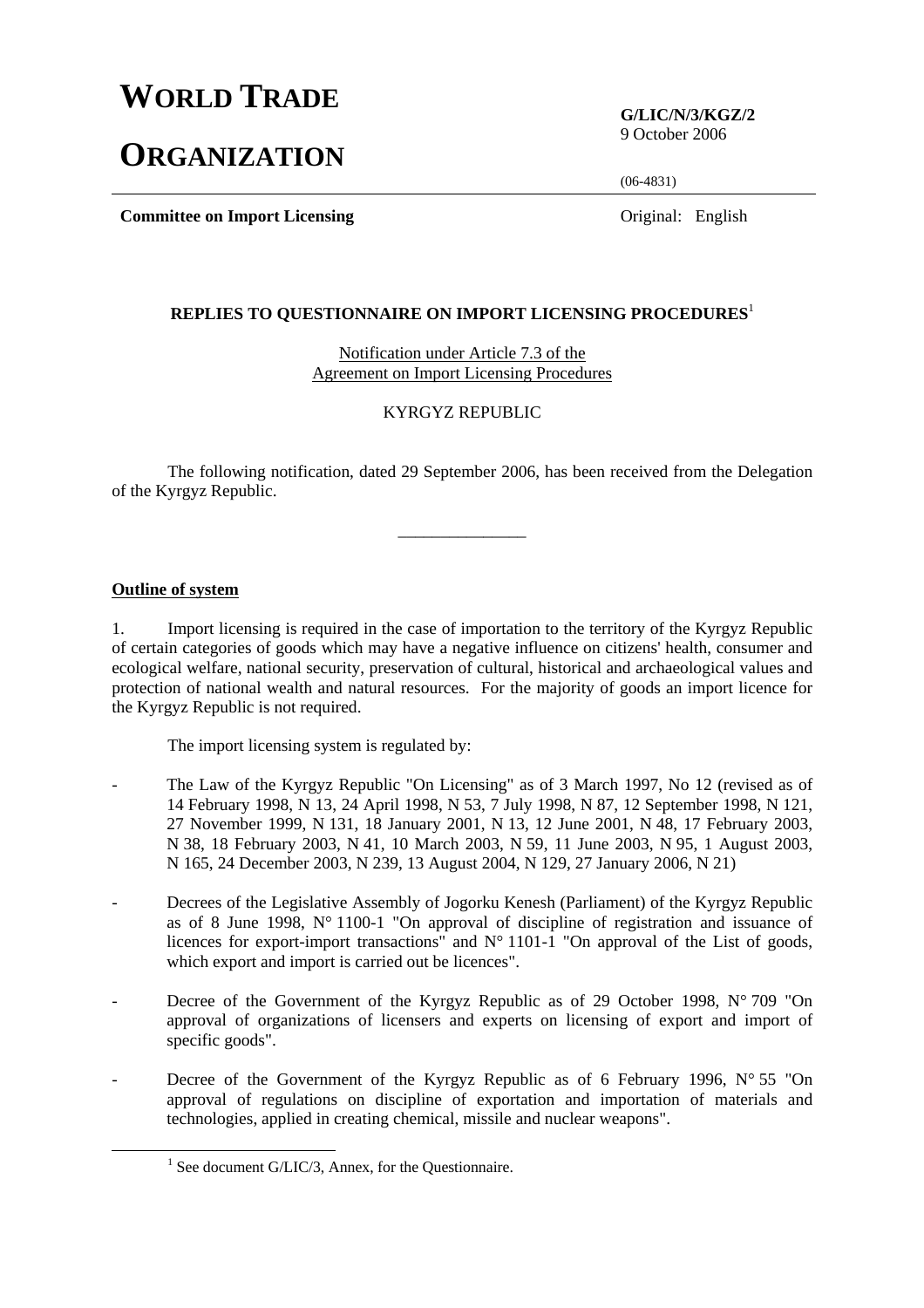### **Purposes and coverage of licensing**

2. The existing system of licensing is applied to all goods included in, approved by decree of the Parliament of the Kyrgyz Republic as of 8 June 1998,  $N^{\circ}$  1101-1 "the List of specific goods which import is carried out be licences".

The new draft Law of the Kyrgyz Republic "On licensing" has provisions on an automatic system of licensing.

3. The import licensing in the Kyrgyz Republic is applied to goods originating in and importing from all countries.

4. The system of import licensing is not aimed at restricting imported goods neither by number nor by cost. The system is designed for the purpose of ensuring the interests of consumers, ecological welfare, national security of the state and preservation of cultural, historical and archaeological values, life and health of citizens, animals and plants, environment and exhaustible natural resources.

5. See answer to question 1. The list of goods subject to import licensing and amendments in that list is approved by the Parliament of the Kyrgyz Republic. The Government of the Kyrgyz Republic can not cancel the system of licensing without the Parliament of the Kyrgyz Republic.

### **Procedures**

6. In accordance with the Regulation on procedure of quoting the imports in the Kyrgyz Republic of alcoholic products and beer and determining import quota approved by Decree of Government of the Kyrgyz Republic as of 5 April 2004, N 227, the import of alcoholic products and beer is subject to quoting. The effect of that Regulation is applied to the imports of alcoholic products and beer from the WTO non-Member countries.

I. Information relating to quoting of imports in the Kyrgyz Republic of alcoholic products and beer, is published in the mass media (in the newspapers "Slovo Kyrgyzstana", "Erkintoo") and other official publications.

II. Quotas for alcoholic products and beer are determined on an annual basis. Licences are issued for a period required by the applicant, but not to exceed one calendar year. The period of the validity of a licence may be extended once it has been requested by an applicant, based on circumstances.

III. Licences are distributed to importers regardless of whether they are manufacturers of such goods. Import of alcoholic products and beer in the territory of the Kyrgyz Republic is carried out as they are cleared through customs and as the importers paid all types of taxes under the control of the State Agency on production, storage and sale of alcohol and alcoholic products under the Government of the Kyrgyz Republic on the basis of registration lists for each batch of imported goods. There is no penalty for the non-utilization of a licence or a portion of it. The issued licences should be effectively used only for imports. Unused quotas for imports of alcoholic products and beer are not added in quotas of the next year. Application for issuance of a licence shall be accompanied with a list of documents approved by the Legislative Assembly of Parliament of the Kyrgyz Republic as of 8 June 1998, N° 1100-1.

IV. The competition on placement of volumes (quotas) of imports of alcoholic products and beer for the next year shall be conducted at the end of the current year, and then once every three months, if non-distributed quotas are available. The person who won in a competition will be entitled to register licences in the order approved by the Decrees of Legislative Assembly of the Parliament of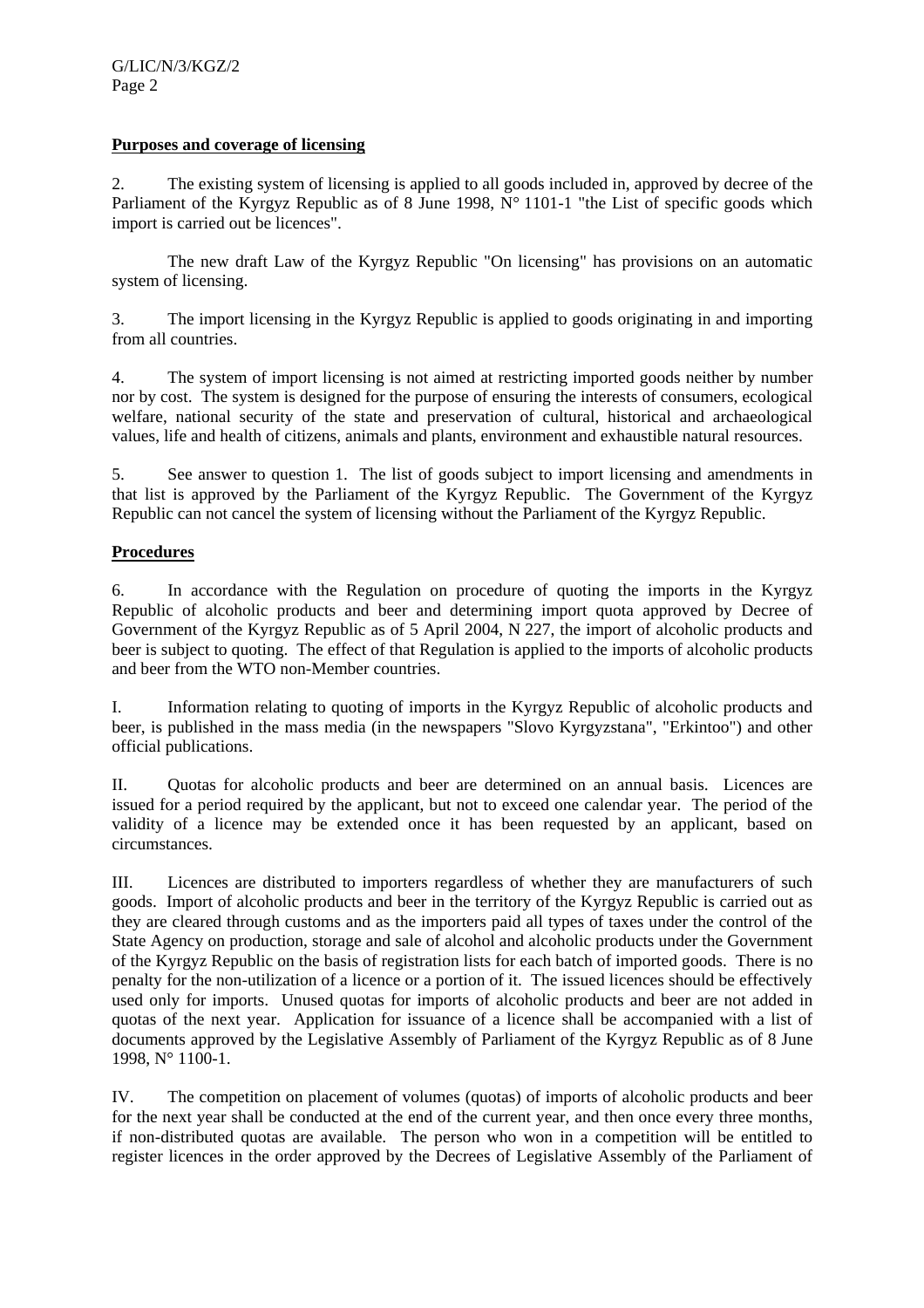the Kyrgyz Republic as of 8 June 1998, N° 1100-1. Notice of conducting a competition is published in the mass media for not less than 15 days prior to the start of the competition.

V. Registration of licences is carried out not later than 30 days since the application is received with all required materials.

VI. A period for importing is one calendar year, starting from 1 January. Once the licence is received, the applicant has the right in any time during the period of validity of a licence, to start importing (import) products.

VII. Import licences of alcoholic products and beer are considered by one administrative body – the State Agency on production, storage and sale of alcohol and alcoholic products under the Government of the Kyrgyz Republic.

VIII. The volume of quota is determined by fully satisfying the demands for licences. There was no case when the demand for a licence exceeded the volume of quotas. Applications for licences are considered at the same time. Licences are issued based on notifications to importers who have received quotas.

IX. Not applicable.

X. Not applicable.

XI. No licences are issued on the condition that goods should be exported and not sold in the domestic market.

7. For products included in the List of specific goods which import is carried out by licences (see Annex No. 1):

- (a) There is no requirement on what number of days prior to importing the application for licences should be submitted. According to the decree of Parliament of the Kyrgyz Republic as of 8 June 1998,  $N^{\circ}$  1100-1, licences are issued within 30 days since the application is received. Licences can be considered and issued for a shorter period if all the documents submitted for licences are in order;
- (b) Licences are not issued immediately, a minimum period required for considering a licence is two to three days;
- (c) Application for a licence may be made at any time, without limitations;
- (d) Application for a licence is considered by one administrative body.

Licences for carrying out import transactions are issued by one administrative body – licenser agreed with experts from other administrative bodies. Consequently, importers should apply to more than one administrative body. A list of licensers' organizations and experts on import licensing of specific goods is approved by a decree of the Government of the Kyrgyz Republic as of 29 October 1998, N° 709 (Annex N° 1).

8. Application for a licence may be rejected only if the submitted documents do not comply with the requirements established by the National Legislation. Reasons for rejection should be motivated and provided to the applicant in written form. The ground for rejection on issuance of a licence may be the following: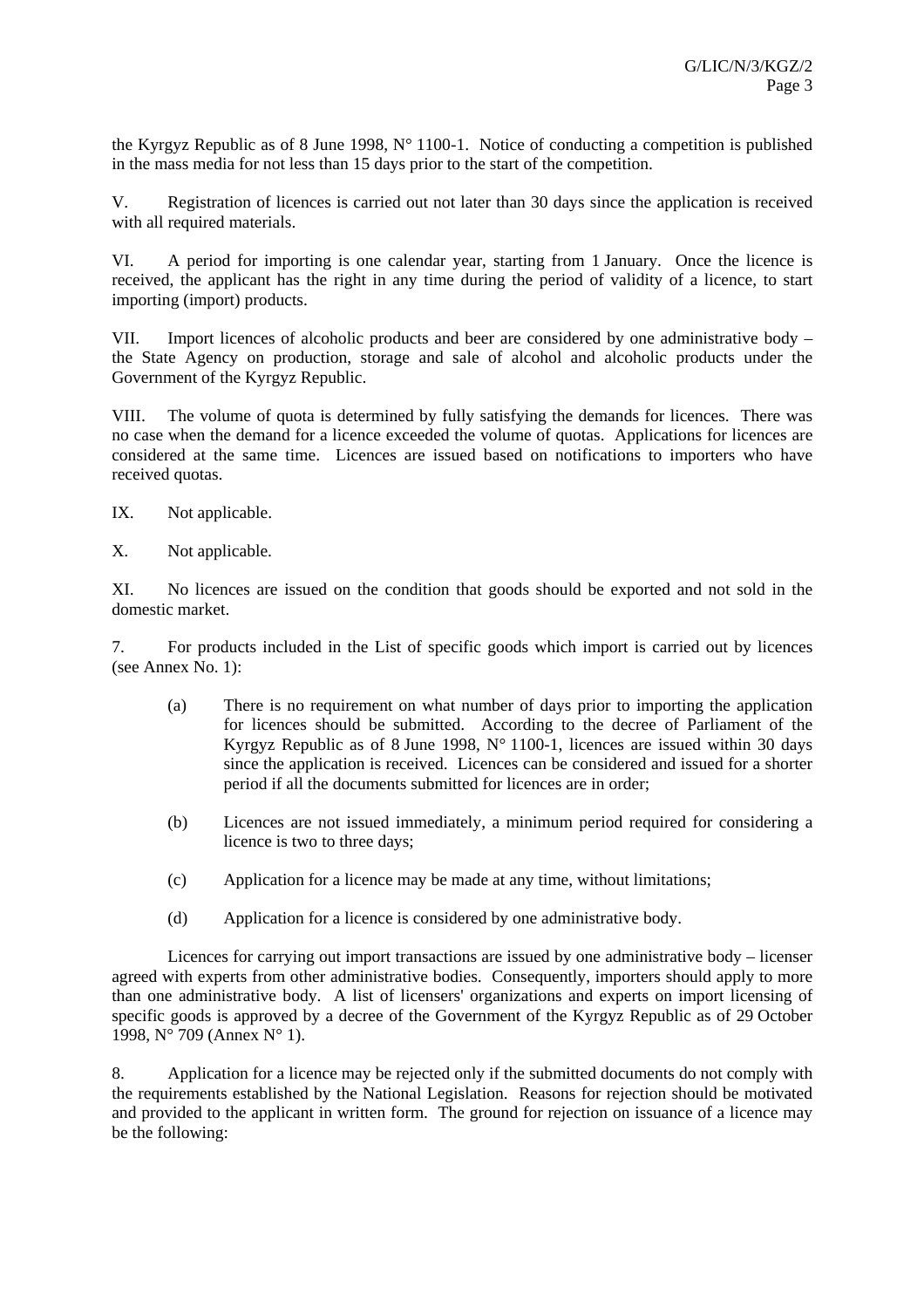- Incorrect drawing up of an application and attached documents (except for immaterial errors and minor deviations in the cost);
- Communication of inauthentic information on transactions;
- Non-submission of any document required for drawing up a licence;
- There is no fee paid for a licence;
- There is a court decision regarding the application which prohibits doing that type of activity,
- The provisions of contracts contradict the foreign trade policy of the Kyrgyz Republic.

The decision on the rejection of the issuance of a licence should be motivated and communicated to an applicant in written form within 10 days.

The licence is issued late, or rejection for the applicant is represented to be unreasonable, he/she has the right to appeal that action in court.

#### **Eligibility of importers to apply for licence**

9. Generally, any firm, regardless of property form, belonging, place of registration and natural entities, has the right to submit an application for a licence to import goods under the non-restrictive system of the Kyrgyz Republic. There is no registration system of persons and firms having the right to involve in importing goods.

#### **Documentation and other requirements for application for licence**

- 10. The following information is required to be included in an application:
	- name, address, telephone number, applicant's registration code;
	- what licence is required (general or one-time);
	- country of purchaser or country of seller and country of origin of goods;
	- requested period of validity of licence;
	- nature of transaction and type of currency;
	- description of goods, including number of goods nomenclature (Code HS);
	- unit of measure, quantity, cost;
	- in case of counter trade description of goods for which the trade is conducted;
	- number and date of contract for import or number and date of Intergovernmental agreements;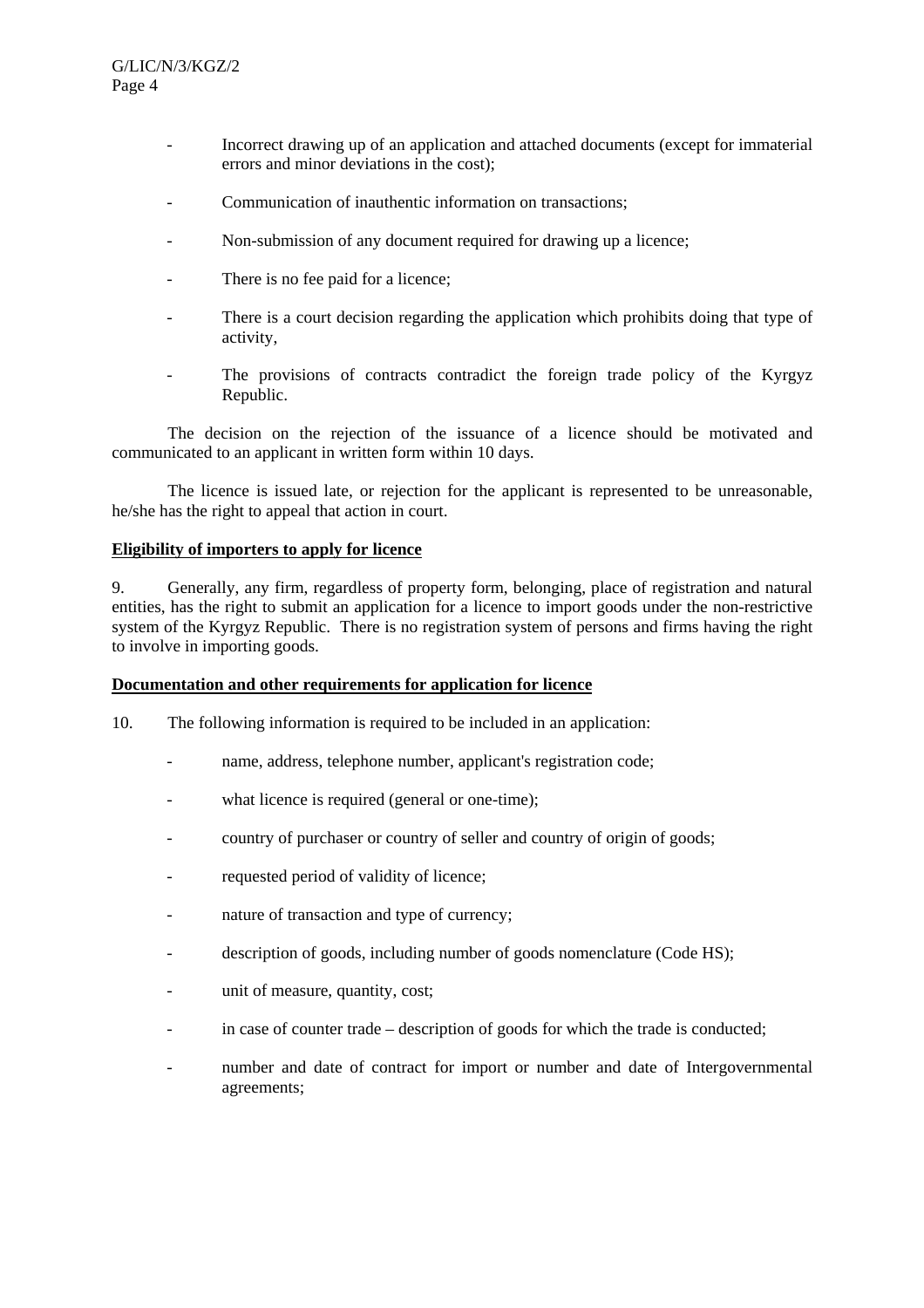A sample of the application form is given in Annex  $2^2$ 

 Approved and sealed application with signatures of officials may be a licence for import. The following documents should be attached to the application:

- original of import contract (amendments or addenda to contract), its copy and translation, sealed by the manager of the importer's organization:
- copy of sales contract certified in the established order, unless the participant of the international contract is the owner of the goods;
- copy of certificate of state registration;
- certificate of origin of goods under ST-1 form and its copy;
- certificate of the quality of the goods and its copy;
- document confirming payment of the licence fee;
- licence for exclusive activity, if required.

Responsibility for the authenticity of the information given in the application for the issuance of a licence shall be the applying organization.

11. Upon actual importation, an import licence is required in addition to documents which are normally required from importers (import declaration, contract and commercial invoice).

12. According to the Law "On Licensing" a licence fee cannot exceed three times the settlement index and, today, shall be 300 soms (about US\$ 0.75).

13. There is no requirement for a deposit or advance payment.

#### **Conditions of licensing**

14. A licence is issued for a period necessary for carrying out import transactions, but should not exceeding one calendar year. The validity can be extended within the current year, if the applicant so requests.

15. There is no penalty for the non-utilization of a licence or a portion of it.

16. Licences are not transferable between importers.

17. There are no conditions attached to the issuance of a licence.

#### **Other procedural requirements**

18. There are no other administrative procedures, apart from import licensing, required prior to importation.

19. Foreign exchange is automatically provided for the goods to be imported. In exchange an import licence is not required.

 $\frac{1}{2}$  $^2$  Available for consultation in the Secretariat (Market Access Division) (English only).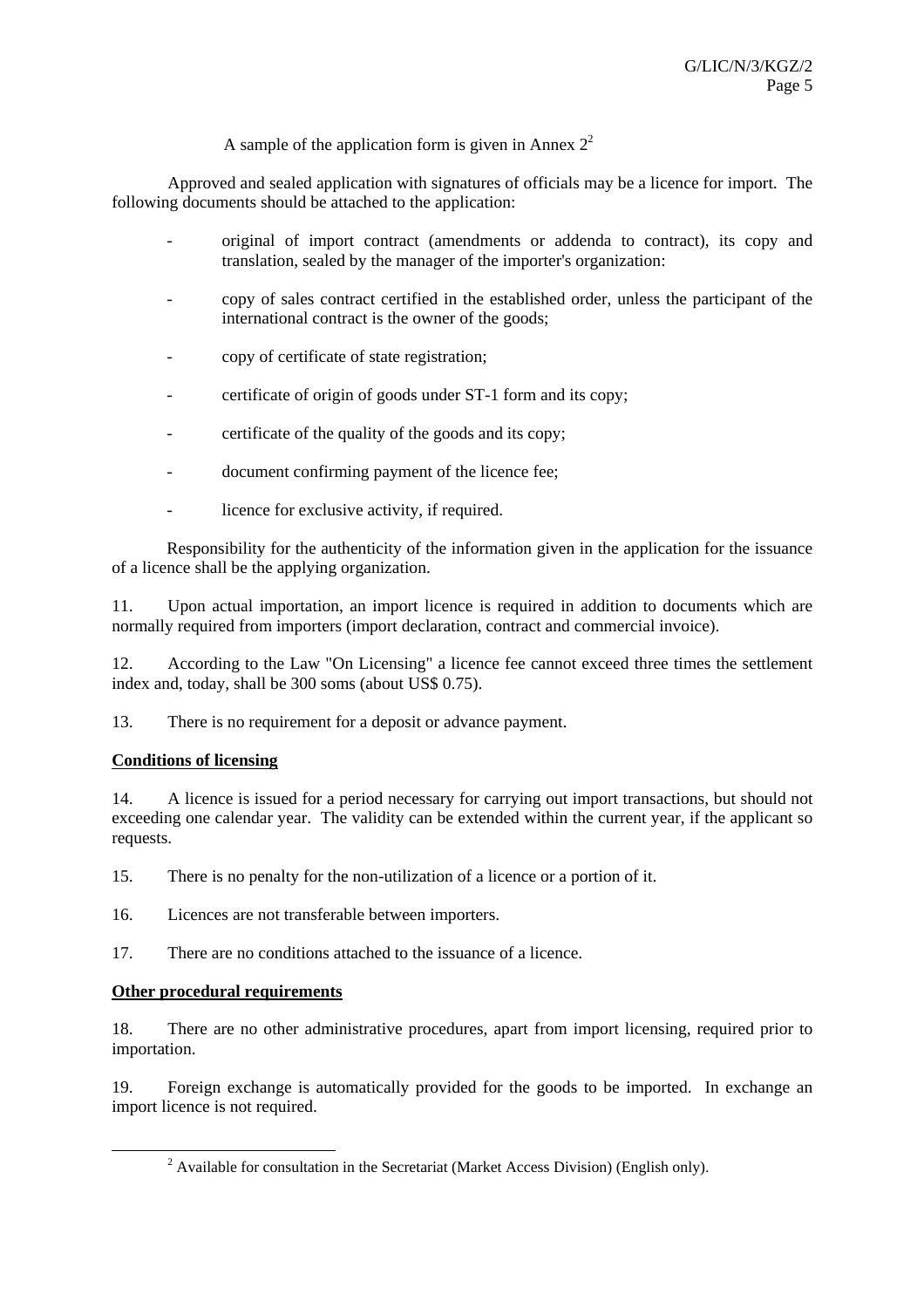## **ANNEX 1**

## List of Goods Subject to Import Licensing Appendix 2 to the Decree of the Legislative Assembly of Jogurku Kenesh (Parliament) of the Kyrgyz Republic as of 8 June 1998, N° 1100-1

## (in redaction of Decree N 1690-II dated on 25 June 2004)

| Goods                                                                                                                                                                                                  | <b>HS Code</b>                                                                                                                                                           | <b>Licensing Body</b>                      | <b>Organization – experts</b><br>on import licensing                                                                                              |
|--------------------------------------------------------------------------------------------------------------------------------------------------------------------------------------------------------|--------------------------------------------------------------------------------------------------------------------------------------------------------------------------|--------------------------------------------|---------------------------------------------------------------------------------------------------------------------------------------------------|
| Ciphering devices (including<br>ciphering equipment, spare<br>parts ciphering programmes),<br>normative and technical<br>documents to the ciphering<br>devices (including designing<br>and exploiting) | 8471 (ciphering equipment<br>only), 847330000 (for the<br>ciphering equipment only),<br>854380900 (ciphering<br>equipment only), 854390900<br>(ciphering equipment only) | Ministry of Industry, Trade<br>and Tourism | <b>National Security Services</b>                                                                                                                 |
| Arms and weapons, specific<br>parts for their production,<br>works and services in the area<br>of military-technological<br>cooperation                                                                | List of the Ministry of<br>Defence                                                                                                                                       | Ministry of Industry, Trade<br>and Tourism | Ministry of Defence                                                                                                                               |
| Protection devices from the<br>battle poisoning substances,<br>parts and accessories thereof                                                                                                           | List of the Ministry of<br>Defence                                                                                                                                       | Ministry of Industry, Trade<br>and Tourism | Ministry of Defence                                                                                                                               |
| Military uniform, clothing<br>and attributes                                                                                                                                                           | List of the Ministry of<br>Defence                                                                                                                                       | Ministry of Industry, Trade<br>and Tourism | Ministry of Defence                                                                                                                               |
| Normative and technical<br>documents to the military<br>products (construction and<br>exploitation)                                                                                                    | List of the Ministry of<br>Defence                                                                                                                                       | Ministry of Industry, Trade<br>and Tourism | Ministry of Defence                                                                                                                               |
| Gunpowder and explosives,<br>explosive devices and<br>pyrotechnics                                                                                                                                     | 3601 (except for the hunting<br>powder), 3602, 3603, 3604                                                                                                                | Ministry of Internal Affairs               | Ministry of Internal<br>Affairs, State Technical<br>Supervision                                                                                   |
| Nuclear materials,<br>technologies, equipment and<br>plants, special non-nuclear<br>materials, sources for the<br>radioactive radiation,<br>including radioactive waste                                | List approved by the<br>President (Resolution No. 55,<br>6 February 1996)                                                                                                | Ministry of Industry, Trade<br>and Tourism | Ministry of Defence,<br>Ministry of Emergency<br>Situations, Ministry of<br>Foreign Affairs, National<br>Academy of Sciences                      |
| Materials, equipment and<br>technologies which are<br>intended for peaceful<br>purposes but can be used<br>while creating weapons for<br>mass extermination                                            | List approved by the<br>President (Resolution No. 55,<br>6 February 1996)                                                                                                | Ministry of Industry, Trade<br>and Tourism | Ministry of Health Care,<br>Ministry of Agriculture,<br>Water resources and<br>Processing Industry,<br>Ministry of Emergency<br><b>Situations</b> |
| Certain types of raw<br>materials, equipment,<br>technologies and scientific<br>information which can be<br>applied while creating<br>weapons and military<br>techniques                               | List approved by the<br>President (Resolution No. 55,<br>6 February 1996)                                                                                                | Ministry of Industry, Trade<br>and Tourism | Ministry of Defence,<br>Ministry of Foreign<br>Affairs                                                                                            |